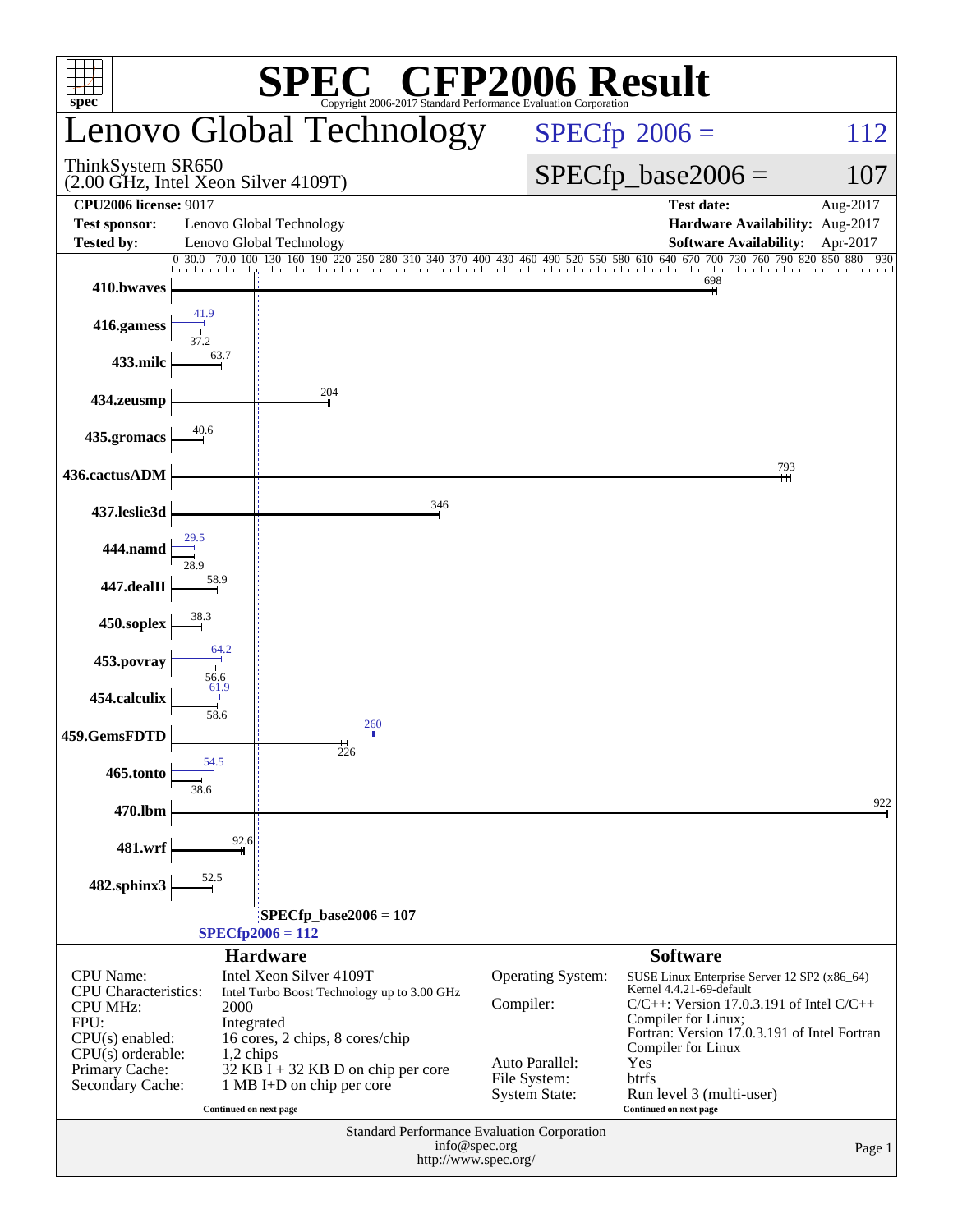| <b>SPEC CFP2006 Result</b><br>┱┪<br><b>TYT</b><br>$spec^*$<br>Copyright 2006-2017 Standard Performance Evaluation Corporation |                                                 |              |                            |             |                |                         |                                                                |                      |                |              |                |              |
|-------------------------------------------------------------------------------------------------------------------------------|-------------------------------------------------|--------------|----------------------------|-------------|----------------|-------------------------|----------------------------------------------------------------|----------------------|----------------|--------------|----------------|--------------|
| Lenovo Global Technology                                                                                                      |                                                 |              |                            |             |                | $SPECfp2006 =$          |                                                                |                      |                | 112          |                |              |
| ThinkSystem SR650<br>(2.00 GHz, Intel Xeon Silver 4109T)                                                                      |                                                 |              |                            |             |                |                         |                                                                | $SPECfp\_base2006 =$ |                |              | 107            |              |
| <b>CPU2006</b> license: 9017<br><b>Test date:</b>                                                                             |                                                 |              |                            |             |                |                         |                                                                | Aug-2017             |                |              |                |              |
| Lenovo Global Technology<br>Hardware Availability: Aug-2017<br><b>Test sponsor:</b>                                           |                                                 |              |                            |             |                |                         |                                                                |                      |                |              |                |              |
| <b>Tested by:</b><br>Lenovo Global Technology<br><b>Software Availability:</b><br>Apr-2017                                    |                                                 |              |                            |             |                |                         |                                                                |                      |                |              |                |              |
| L3 Cache:<br>Other Cache:                                                                                                     |                                                 | None         | 11 MB I+D on chip per chip |             |                |                         | 64-bit<br><b>Base Pointers:</b><br>Peak Pointers:<br>32/64-bit |                      |                |              |                |              |
| Memory:                                                                                                                       | 384 GB (24 x 16 GB 2Rx8 PC4-2666V-R, running at |              |                            |             |                | Other Software:<br>None |                                                                |                      |                |              |                |              |
| 2400 MHz)<br>Disk Subsystem:<br>1 x 800 GB SAS SSD                                                                            |                                                 |              |                            |             |                |                         |                                                                |                      |                |              |                |              |
| Other Hardware:<br>None                                                                                                       |                                                 |              |                            |             |                |                         |                                                                |                      |                |              |                |              |
| <b>Results Table</b>                                                                                                          |                                                 |              |                            |             |                |                         |                                                                |                      |                |              |                |              |
|                                                                                                                               |                                                 |              | <b>Base</b>                |             |                |                         |                                                                |                      | <b>Peak</b>    |              |                |              |
| <b>Benchmark</b>                                                                                                              | <b>Seconds</b>                                  | <b>Ratio</b> | <b>Seconds</b>             | Ratio       | <b>Seconds</b> | Ratio                   | <b>Seconds</b>                                                 | <b>Ratio</b>         | <b>Seconds</b> | <b>Ratio</b> | <b>Seconds</b> | <b>Ratio</b> |
| 410.bwayes                                                                                                                    | 19.3<br>526                                     | 702<br>37.2  | 19.5<br>527                | 698<br>37.1 | 19.5<br>526    | 698<br>37.2             | 19.3<br>469                                                    | 702<br>41.8          | 19.5<br>467    | 698<br>41.9  | 19.5<br>468    | 698<br>41.9  |
| 416.gamess<br>$433$ .milc                                                                                                     | 144                                             | 63.7         | 143                        | 64.0        | 144            | 63.5                    | 144                                                            | 63.7                 | 143            | 64.0         | 144            | 63.5         |
|                                                                                                                               | 44.6                                            | 204          | 45.1                       | 202         | 44.7           | 204                     | 44.6                                                           | 204                  | 45.1           | 202          | 44.7           | 204          |
| 434.zeusmp                                                                                                                    | 176                                             | 40.5         | 176                        | 40.6        |                |                         | 176                                                            | 40.5                 | 176            | 40.6         |                | 40.6         |
| 435.gromacs<br>436.cactusADM                                                                                                  | 15.0                                            | 798          | 15.2                       | 786         | 176<br>15.1    | 40.6<br>793             | 15.0                                                           | 798                  | 15.2           | 786          | 176<br>15.1    | 793          |
| 437.leslie3d                                                                                                                  | 27.2                                            | 346          | 27.2                       | 346         | 27.3           | 345                     | 27.2                                                           | 346                  | 27.2           | 346          | 27.3           | 345          |
| 444.namd                                                                                                                      | 278                                             | 28.9         | 278                        | 28.8        | 278            | 28.9                    | 271                                                            | 29.6                 | 271            | 29.5         | 271            | 29.5         |
| 447.dealII                                                                                                                    | 194                                             | 58.9         | 195                        | 58.7        | 194            | 58.9                    | 194                                                            | 58.9                 | 195            | 58.7         | 194            | 58.9         |
| 450.soplex                                                                                                                    | 218                                             | 38.2         | 217                        | 38.4        | 218            | 38.3                    | 218                                                            | 38.2                 | 217            | 38.4         | 218            | 38.3         |
| 453.povray                                                                                                                    | 93.9                                            | 56.7         | 93.9                       | 56.6        | 93.9           | 56.6                    | 82.9                                                           | 64.2                 | 82.8           | 64.3         | 82.8           | 64.2         |
| 454.calculix                                                                                                                  | 141                                             | 58.6         | 141                        | 58.6        | 141            | 58.4                    | 133                                                            | 61.9                 | 134            | 61.6         | 133            | 62.0         |
| 459.GemsFDTD                                                                                                                  | 48.6                                            | 218          | 47.0                       | 226         | 47.0           | 226                     | 41.0                                                           | 259                  | 40.6           | 261          | 40.8           | 260          |
| 465.tonto                                                                                                                     | 256                                             | 38.5         | 255                        | 38.6        | 255            | 38.6                    | 179                                                            | 54.9                 | <b>180</b>     | 54.5         | 181            | 54.5         |
| 470.1bm                                                                                                                       | 14.9                                            | 921          | 14.9                       | 923         | 14.9           | 922                     | 14.9                                                           | 921                  | 14.9           | 923          | 14.9           | 922          |
| 481.wrf                                                                                                                       | 125                                             | 89.6         | 121                        | 92.6        | 119            | 93.5                    | 125                                                            | 89.6                 | 121            | 92.6         | 119            | 93.5         |
| 482.sphinx3                                                                                                                   | 371                                             | 52.5         | 371                        | 52.6        | 372            | 52.4                    | 371                                                            | 52.5                 | 371            | 52.6         | 372            | 52.4         |

Results appear in the [order in which they were run.](http://www.spec.org/auto/cpu2006/Docs/result-fields.html#RunOrder) Bold underlined text [indicates a median measurement.](http://www.spec.org/auto/cpu2006/Docs/result-fields.html#Median)

#### **[Operating System Notes](http://www.spec.org/auto/cpu2006/Docs/result-fields.html#OperatingSystemNotes)**

Stack size set to unlimited using "ulimit -s unlimited"

#### **[Platform Notes](http://www.spec.org/auto/cpu2006/Docs/result-fields.html#PlatformNotes)**

BIOS configuration: Choose Operating Mode set to Maximum Performance Hyper-Threading set to Disabled LLC dead line alloc set to Disable Sysinfo program /home/cpu2006-1.2-ic17.0u3/config/sysinfo.rev6993 Revision 6993 of 2015-11-06 (b5e8d4b4eb51ed28d7f98696cbe290c1) running on Cyborg-SPECcpu2017-SUSE12SP2 Wed Aug 15 17:09:50 2018

This section contains SUT (System Under Test) info as seen by

Continued on next page

Standard Performance Evaluation Corporation [info@spec.org](mailto:info@spec.org) <http://www.spec.org/>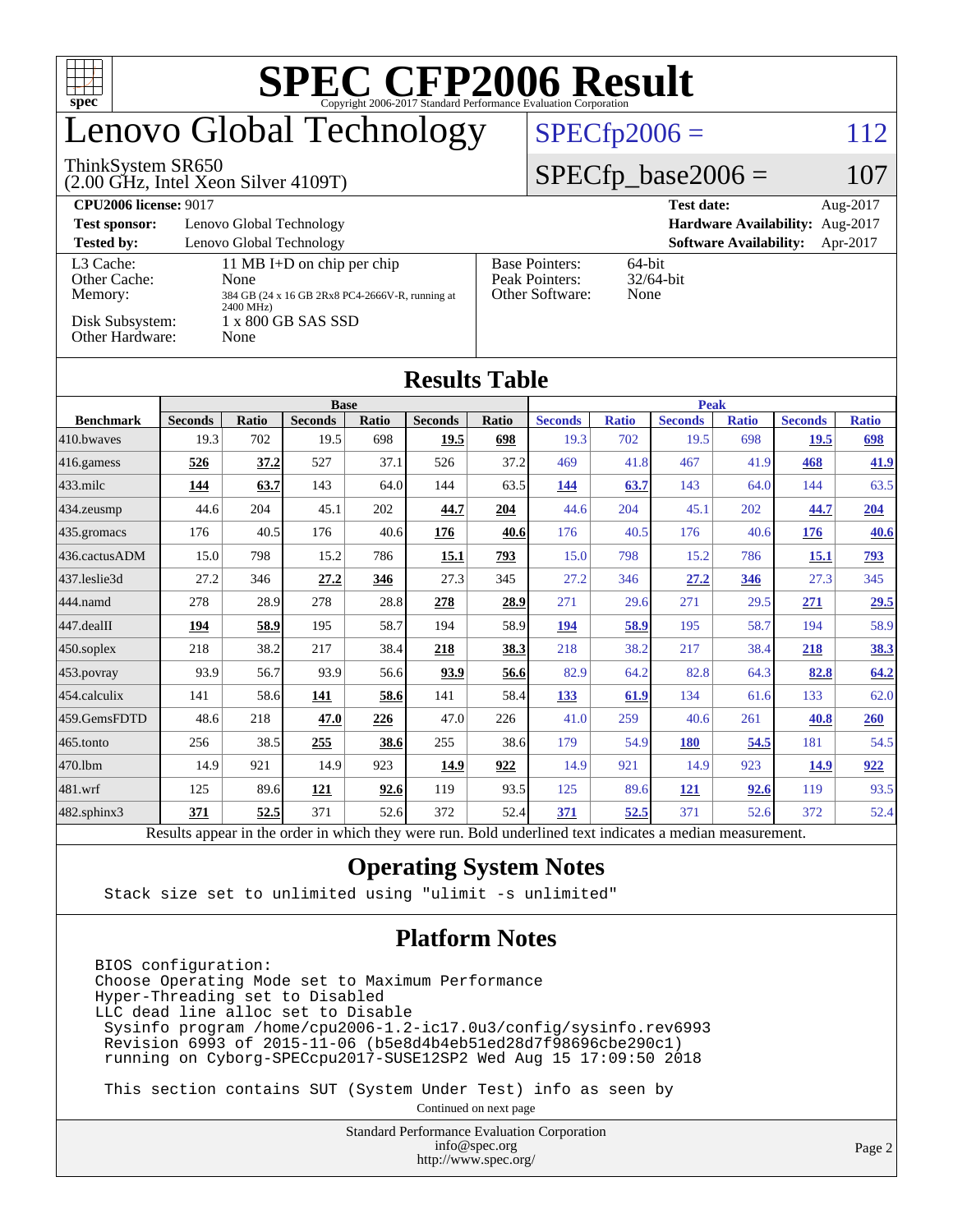

### enovo Global Technology

ThinkSystem SR650

 $SPECTp2006 = 112$ 

(2.00 GHz, Intel Xeon Silver 4109T)

 $SPECTp\_base2006 = 107$ 

**[CPU2006 license:](http://www.spec.org/auto/cpu2006/Docs/result-fields.html#CPU2006license)** 9017 **[Test date:](http://www.spec.org/auto/cpu2006/Docs/result-fields.html#Testdate)** Aug-2017

**[Test sponsor:](http://www.spec.org/auto/cpu2006/Docs/result-fields.html#Testsponsor)** Lenovo Global Technology **[Hardware Availability:](http://www.spec.org/auto/cpu2006/Docs/result-fields.html#HardwareAvailability)** Aug-2017 **[Tested by:](http://www.spec.org/auto/cpu2006/Docs/result-fields.html#Testedby)** Lenovo Global Technology **[Software Availability:](http://www.spec.org/auto/cpu2006/Docs/result-fields.html#SoftwareAvailability)** Apr-2017

#### **[Platform Notes \(Continued\)](http://www.spec.org/auto/cpu2006/Docs/result-fields.html#PlatformNotes)**

Standard Performance Evaluation Corporation some common utilities. To remove or add to this section, see: <http://www.spec.org/cpu2006/Docs/config.html#sysinfo> From /proc/cpuinfo model name : Intel(R) Xeon(R) Silver 4109T CPU @ 2.00GHz 2 "physical id"s (chips) 16 "processors" cores, siblings (Caution: counting these is hw and system dependent. The following excerpts from /proc/cpuinfo might not be reliable. Use with caution.) cpu cores : 8 siblings : 8 physical 0: cores 0 1 2 3 4 5 6 7 physical 1: cores  $0$  1 2 3 4 5 6 7 cache size : 11264 KB From /proc/meminfo MemTotal: 395883364 kB HugePages\_Total: 0<br>Hugepagesize: 2048 kB Hugepagesize: From /etc/\*release\* /etc/\*version\* os-release: NAME="SLES" VERSION="12-SP2" VERSION\_ID="12.2" PRETTY\_NAME="SUSE Linux Enterprise Server 12 SP2" ID="sles" ANSI\_COLOR="0;32" CPE\_NAME="cpe:/o:suse:sles:12:sp2" uname -a: Linux Cyborg-SPECcpu2017-SUSE12SP2 4.4.21-69-default #1 SMP Tue Oct 25 10:58:20 UTC 2016 (9464f67) x86\_64 x86\_64 x86\_64 GNU/Linux run-level 3 Aug 15 17:08 SPEC is set to: /home/cpu2006-1.2-ic17.0u3 Filesystem Type Size Used Avail Use% Mounted on /dev/sdb2 btrfs 744G 92G 651G 13% /home Additional information from dmidecode: Warning: Use caution when you interpret this section. The 'dmidecode' program reads system data which is "intended to allow hardware to be accurately determined", but the intent may not be met, as there are frequent changes to hardware, firmware, and the "DMTF SMBIOS" standard. BIOS Lenovo -[IVE111C-1.00]- 07/17/2017 Memory: 24x Samsung M393A2K43BB1-CTD 16 GB 2 rank 2666 MHz, configured at 2400 MHz (End of data from sysinfo program)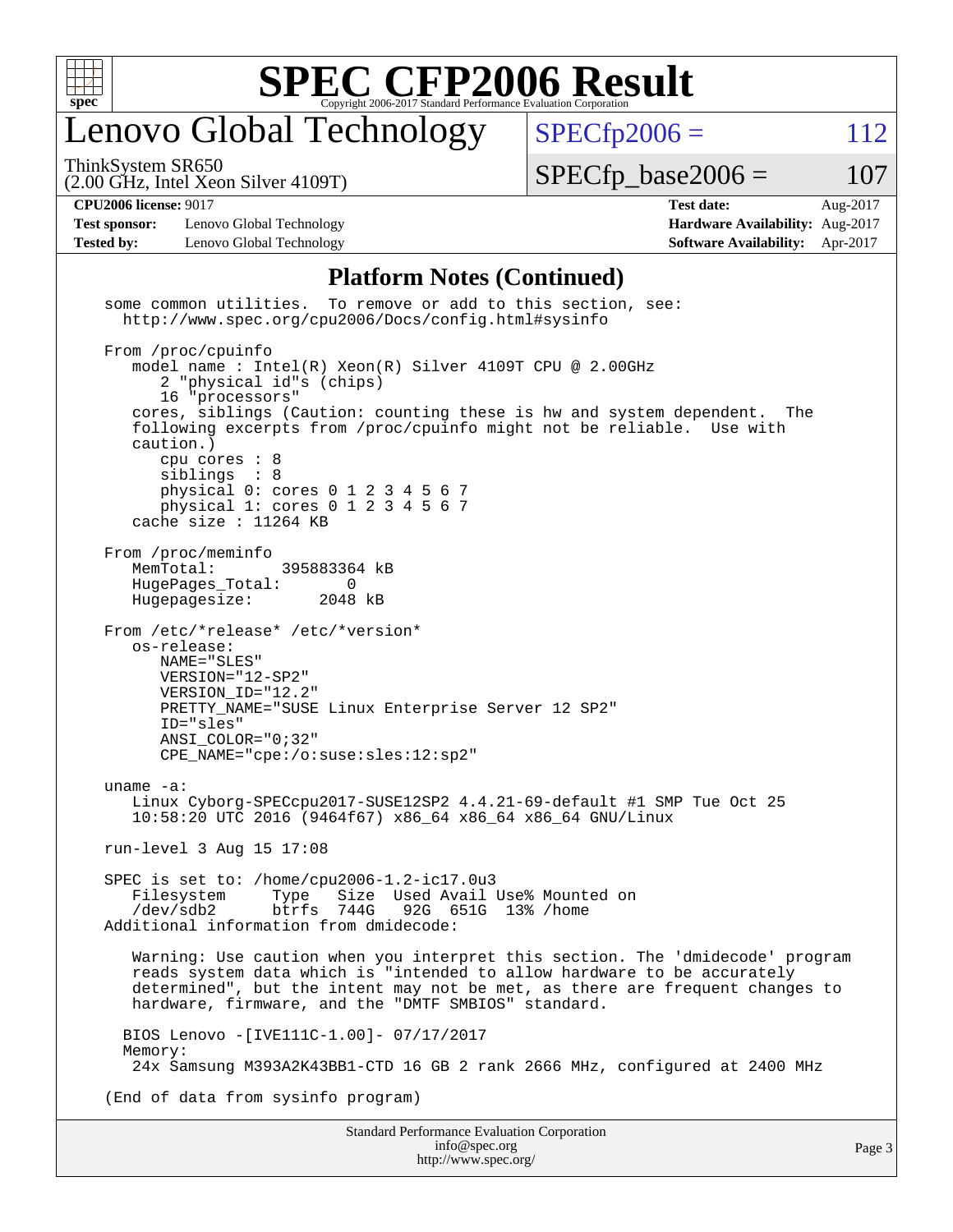

### enovo Global Technology

ThinkSystem SR650

 $SPECTp2006 = 112$ 

(2.00 GHz, Intel Xeon Silver 4109T)

 $SPECfp\_base2006 = 107$ 

**[Test sponsor:](http://www.spec.org/auto/cpu2006/Docs/result-fields.html#Testsponsor)** Lenovo Global Technology **[Hardware Availability:](http://www.spec.org/auto/cpu2006/Docs/result-fields.html#HardwareAvailability)** Aug-2017 **[Tested by:](http://www.spec.org/auto/cpu2006/Docs/result-fields.html#Testedby)** Lenovo Global Technology **[Software Availability:](http://www.spec.org/auto/cpu2006/Docs/result-fields.html#SoftwareAvailability)** Apr-2017

**[CPU2006 license:](http://www.spec.org/auto/cpu2006/Docs/result-fields.html#CPU2006license)** 9017 **[Test date:](http://www.spec.org/auto/cpu2006/Docs/result-fields.html#Testdate)** Aug-2017

#### **[General Notes](http://www.spec.org/auto/cpu2006/Docs/result-fields.html#GeneralNotes)**

Environment variables set by runspec before the start of the run:  $KMP$  AFFINITY = "granularity=fine, compact" LD\_LIBRARY\_PATH = "/home/cpu2006-1.2-ic17.0u3/lib/ia32:/home/cpu2006-1.2-ic17.0u3/lib/intel64:/home/cpu2006-1.2-ic17.0u3/sh10.2" OMP\_NUM\_THREADS = "16"

 Binaries compiled on a system with 1x Intel Core i7-4790 CPU + 32GB RAM memory using Redhat Enterprise Linux 7.2 Transparent Huge Pages disabled with: echo never > /sys/kernel/mm/transparent\_hugepage/enabled Filesystem page cache cleared with: shell invocation of 'sync; echo 3 > /proc/sys/vm/drop\_caches' prior to run

**[Base Compiler Invocation](http://www.spec.org/auto/cpu2006/Docs/result-fields.html#BaseCompilerInvocation)**

[C benchmarks](http://www.spec.org/auto/cpu2006/Docs/result-fields.html#Cbenchmarks): [icc -m64](http://www.spec.org/cpu2006/results/res2017q4/cpu2006-20170918-49703.flags.html#user_CCbase_intel_icc_64bit_bda6cc9af1fdbb0edc3795bac97ada53)

[C++ benchmarks:](http://www.spec.org/auto/cpu2006/Docs/result-fields.html#CXXbenchmarks) [icpc -m64](http://www.spec.org/cpu2006/results/res2017q4/cpu2006-20170918-49703.flags.html#user_CXXbase_intel_icpc_64bit_fc66a5337ce925472a5c54ad6a0de310)

[Fortran benchmarks](http://www.spec.org/auto/cpu2006/Docs/result-fields.html#Fortranbenchmarks): [ifort -m64](http://www.spec.org/cpu2006/results/res2017q4/cpu2006-20170918-49703.flags.html#user_FCbase_intel_ifort_64bit_ee9d0fb25645d0210d97eb0527dcc06e)

[Benchmarks using both Fortran and C](http://www.spec.org/auto/cpu2006/Docs/result-fields.html#BenchmarksusingbothFortranandC): [icc -m64](http://www.spec.org/cpu2006/results/res2017q4/cpu2006-20170918-49703.flags.html#user_CC_FCbase_intel_icc_64bit_bda6cc9af1fdbb0edc3795bac97ada53) [ifort -m64](http://www.spec.org/cpu2006/results/res2017q4/cpu2006-20170918-49703.flags.html#user_CC_FCbase_intel_ifort_64bit_ee9d0fb25645d0210d97eb0527dcc06e)

#### **[Base Portability Flags](http://www.spec.org/auto/cpu2006/Docs/result-fields.html#BasePortabilityFlags)**

| 410.bwaves: -DSPEC CPU LP64                 |                                                                |
|---------------------------------------------|----------------------------------------------------------------|
| 416.gamess: -DSPEC_CPU_LP64                 |                                                                |
| 433.milc: -DSPEC CPU LP64                   |                                                                |
| 434.zeusmp: - DSPEC_CPU_LP64                |                                                                |
| 435.gromacs: -DSPEC_CPU_LP64 -nofor_main    |                                                                |
| 436.cactusADM: -DSPEC CPU LP64 -nofor main  |                                                                |
| 437.leslie3d: -DSPEC CPU LP64               |                                                                |
| 444.namd: -DSPEC CPU LP64                   |                                                                |
| 447.dealII: -DSPEC CPU LP64                 |                                                                |
| 450.soplex: -DSPEC_CPU_LP64                 |                                                                |
| 453.povray: -DSPEC CPU LP64                 |                                                                |
| 454.calculix: - DSPEC CPU LP64 - nofor main |                                                                |
| 459.GemsFDTD: - DSPEC_CPU LP64              |                                                                |
| 465.tonto: - DSPEC CPU LP64                 |                                                                |
| 470.1bm: - DSPEC CPU LP64                   |                                                                |
|                                             | 481.wrf: -DSPEC CPU_LP64 -DSPEC_CPU_CASE_FLAG -DSPEC_CPU_LINUX |
| 482.sphinx3: -DSPEC_CPU_LP64                |                                                                |
|                                             |                                                                |

| <b>Standard Performance Evaluation Corporation</b> |
|----------------------------------------------------|
| info@spec.org                                      |
| http://www.spec.org/                               |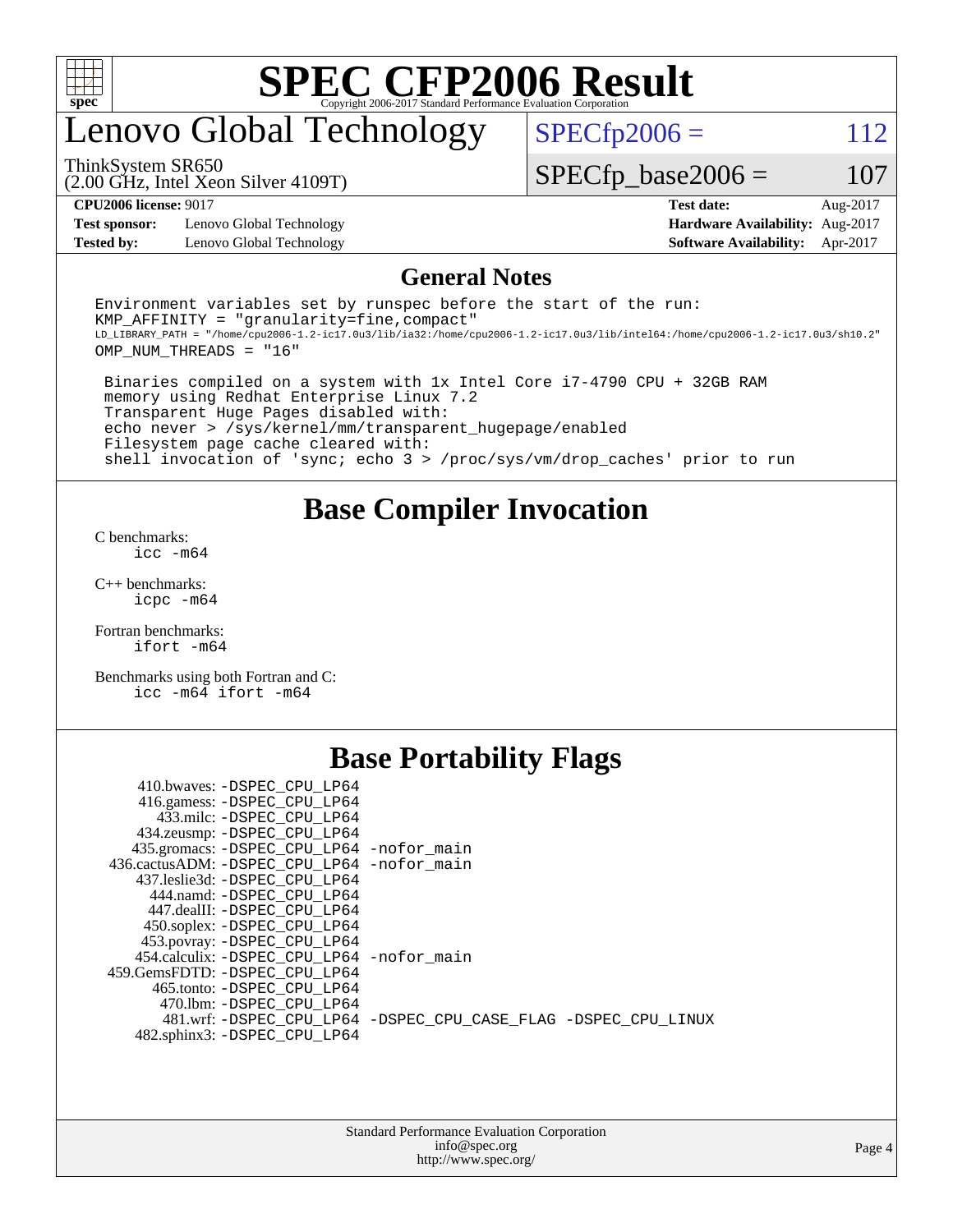

### enovo Global Technology

ThinkSystem SR650

 $SPECTp2006 = 112$ 

 $SPECTp\_base2006 = 107$ 

(2.00 GHz, Intel Xeon Silver 4109T)

**[Test sponsor:](http://www.spec.org/auto/cpu2006/Docs/result-fields.html#Testsponsor)** Lenovo Global Technology **[Hardware Availability:](http://www.spec.org/auto/cpu2006/Docs/result-fields.html#HardwareAvailability)** Aug-2017 **[Tested by:](http://www.spec.org/auto/cpu2006/Docs/result-fields.html#Testedby)** Lenovo Global Technology **[Software Availability:](http://www.spec.org/auto/cpu2006/Docs/result-fields.html#SoftwareAvailability)** Apr-2017

**[CPU2006 license:](http://www.spec.org/auto/cpu2006/Docs/result-fields.html#CPU2006license)** 9017 **[Test date:](http://www.spec.org/auto/cpu2006/Docs/result-fields.html#Testdate)** Aug-2017

#### **[Base Optimization Flags](http://www.spec.org/auto/cpu2006/Docs/result-fields.html#BaseOptimizationFlags)**

[C benchmarks](http://www.spec.org/auto/cpu2006/Docs/result-fields.html#Cbenchmarks): [-xCORE-AVX2](http://www.spec.org/cpu2006/results/res2017q4/cpu2006-20170918-49703.flags.html#user_CCbase_f-xCORE-AVX2) [-ipo](http://www.spec.org/cpu2006/results/res2017q4/cpu2006-20170918-49703.flags.html#user_CCbase_f-ipo) [-O3](http://www.spec.org/cpu2006/results/res2017q4/cpu2006-20170918-49703.flags.html#user_CCbase_f-O3) [-no-prec-div](http://www.spec.org/cpu2006/results/res2017q4/cpu2006-20170918-49703.flags.html#user_CCbase_f-no-prec-div) [-parallel](http://www.spec.org/cpu2006/results/res2017q4/cpu2006-20170918-49703.flags.html#user_CCbase_f-parallel) [-qopt-prefetch](http://www.spec.org/cpu2006/results/res2017q4/cpu2006-20170918-49703.flags.html#user_CCbase_f-qopt-prefetch) [C++ benchmarks:](http://www.spec.org/auto/cpu2006/Docs/result-fields.html#CXXbenchmarks) [-xCORE-AVX2](http://www.spec.org/cpu2006/results/res2017q4/cpu2006-20170918-49703.flags.html#user_CXXbase_f-xCORE-AVX2) [-ipo](http://www.spec.org/cpu2006/results/res2017q4/cpu2006-20170918-49703.flags.html#user_CXXbase_f-ipo) [-O3](http://www.spec.org/cpu2006/results/res2017q4/cpu2006-20170918-49703.flags.html#user_CXXbase_f-O3) [-no-prec-div](http://www.spec.org/cpu2006/results/res2017q4/cpu2006-20170918-49703.flags.html#user_CXXbase_f-no-prec-div) [-qopt-prefetch](http://www.spec.org/cpu2006/results/res2017q4/cpu2006-20170918-49703.flags.html#user_CXXbase_f-qopt-prefetch)

[Fortran benchmarks](http://www.spec.org/auto/cpu2006/Docs/result-fields.html#Fortranbenchmarks): [-xCORE-AVX2](http://www.spec.org/cpu2006/results/res2017q4/cpu2006-20170918-49703.flags.html#user_FCbase_f-xCORE-AVX2) [-ipo](http://www.spec.org/cpu2006/results/res2017q4/cpu2006-20170918-49703.flags.html#user_FCbase_f-ipo) [-O3](http://www.spec.org/cpu2006/results/res2017q4/cpu2006-20170918-49703.flags.html#user_FCbase_f-O3) [-no-prec-div](http://www.spec.org/cpu2006/results/res2017q4/cpu2006-20170918-49703.flags.html#user_FCbase_f-no-prec-div) [-parallel](http://www.spec.org/cpu2006/results/res2017q4/cpu2006-20170918-49703.flags.html#user_FCbase_f-parallel) [-qopt-prefetch](http://www.spec.org/cpu2006/results/res2017q4/cpu2006-20170918-49703.flags.html#user_FCbase_f-qopt-prefetch)

[Benchmarks using both Fortran and C](http://www.spec.org/auto/cpu2006/Docs/result-fields.html#BenchmarksusingbothFortranandC): [-xCORE-AVX2](http://www.spec.org/cpu2006/results/res2017q4/cpu2006-20170918-49703.flags.html#user_CC_FCbase_f-xCORE-AVX2) [-ipo](http://www.spec.org/cpu2006/results/res2017q4/cpu2006-20170918-49703.flags.html#user_CC_FCbase_f-ipo) [-O3](http://www.spec.org/cpu2006/results/res2017q4/cpu2006-20170918-49703.flags.html#user_CC_FCbase_f-O3) [-no-prec-div](http://www.spec.org/cpu2006/results/res2017q4/cpu2006-20170918-49703.flags.html#user_CC_FCbase_f-no-prec-div) [-parallel](http://www.spec.org/cpu2006/results/res2017q4/cpu2006-20170918-49703.flags.html#user_CC_FCbase_f-parallel) [-qopt-prefetch](http://www.spec.org/cpu2006/results/res2017q4/cpu2006-20170918-49703.flags.html#user_CC_FCbase_f-qopt-prefetch)

#### **[Peak Compiler Invocation](http://www.spec.org/auto/cpu2006/Docs/result-fields.html#PeakCompilerInvocation)**

[C benchmarks](http://www.spec.org/auto/cpu2006/Docs/result-fields.html#Cbenchmarks): [icc -m64](http://www.spec.org/cpu2006/results/res2017q4/cpu2006-20170918-49703.flags.html#user_CCpeak_intel_icc_64bit_bda6cc9af1fdbb0edc3795bac97ada53)

[C++ benchmarks:](http://www.spec.org/auto/cpu2006/Docs/result-fields.html#CXXbenchmarks) [icpc -m64](http://www.spec.org/cpu2006/results/res2017q4/cpu2006-20170918-49703.flags.html#user_CXXpeak_intel_icpc_64bit_fc66a5337ce925472a5c54ad6a0de310)

[Fortran benchmarks](http://www.spec.org/auto/cpu2006/Docs/result-fields.html#Fortranbenchmarks): [ifort -m64](http://www.spec.org/cpu2006/results/res2017q4/cpu2006-20170918-49703.flags.html#user_FCpeak_intel_ifort_64bit_ee9d0fb25645d0210d97eb0527dcc06e)

[Benchmarks using both Fortran and C](http://www.spec.org/auto/cpu2006/Docs/result-fields.html#BenchmarksusingbothFortranandC): [icc -m64](http://www.spec.org/cpu2006/results/res2017q4/cpu2006-20170918-49703.flags.html#user_CC_FCpeak_intel_icc_64bit_bda6cc9af1fdbb0edc3795bac97ada53) [ifort -m64](http://www.spec.org/cpu2006/results/res2017q4/cpu2006-20170918-49703.flags.html#user_CC_FCpeak_intel_ifort_64bit_ee9d0fb25645d0210d97eb0527dcc06e)

#### **[Peak Portability Flags](http://www.spec.org/auto/cpu2006/Docs/result-fields.html#PeakPortabilityFlags)**

Same as Base Portability Flags

#### **[Peak Optimization Flags](http://www.spec.org/auto/cpu2006/Docs/result-fields.html#PeakOptimizationFlags)**

[C benchmarks](http://www.spec.org/auto/cpu2006/Docs/result-fields.html#Cbenchmarks):

433.milc: basepeak = yes

 $470.$ lbm: basepeak = yes

 $482$ .sphinx3: basepeak = yes

[C++ benchmarks:](http://www.spec.org/auto/cpu2006/Docs/result-fields.html#CXXbenchmarks)

 444.namd: [-prof-gen](http://www.spec.org/cpu2006/results/res2017q4/cpu2006-20170918-49703.flags.html#user_peakPASS1_CXXFLAGSPASS1_LDFLAGS444_namd_prof_gen_e43856698f6ca7b7e442dfd80e94a8fc)(pass 1) [-prof-use](http://www.spec.org/cpu2006/results/res2017q4/cpu2006-20170918-49703.flags.html#user_peakPASS2_CXXFLAGSPASS2_LDFLAGS444_namd_prof_use_bccf7792157ff70d64e32fe3e1250b55)(pass 2) [-xCORE-AVX2](http://www.spec.org/cpu2006/results/res2017q4/cpu2006-20170918-49703.flags.html#user_peakPASS2_CXXFLAGSPASS2_LDFLAGS444_namd_f-xCORE-AVX2)(pass 2)  $-par-num-threads=1(pass 1) -ipo(pass 2) -O3(pass 2)$  $-par-num-threads=1(pass 1) -ipo(pass 2) -O3(pass 2)$  $-par-num-threads=1(pass 1) -ipo(pass 2) -O3(pass 2)$  $-par-num-threads=1(pass 1) -ipo(pass 2) -O3(pass 2)$  $-par-num-threads=1(pass 1) -ipo(pass 2) -O3(pass 2)$  $-par-num-threads=1(pass 1) -ipo(pass 2) -O3(pass 2)$ [-no-prec-div](http://www.spec.org/cpu2006/results/res2017q4/cpu2006-20170918-49703.flags.html#user_peakPASS2_CXXFLAGSPASS2_LDFLAGS444_namd_f-no-prec-div)(pass 2) [-fno-alias](http://www.spec.org/cpu2006/results/res2017q4/cpu2006-20170918-49703.flags.html#user_peakCXXOPTIMIZEOPTIMIZE444_namd_f-no-alias_694e77f6c5a51e658e82ccff53a9e63a) [-auto-ilp32](http://www.spec.org/cpu2006/results/res2017q4/cpu2006-20170918-49703.flags.html#user_peakCXXOPTIMIZE444_namd_f-auto-ilp32)

Continued on next page

Standard Performance Evaluation Corporation [info@spec.org](mailto:info@spec.org) <http://www.spec.org/>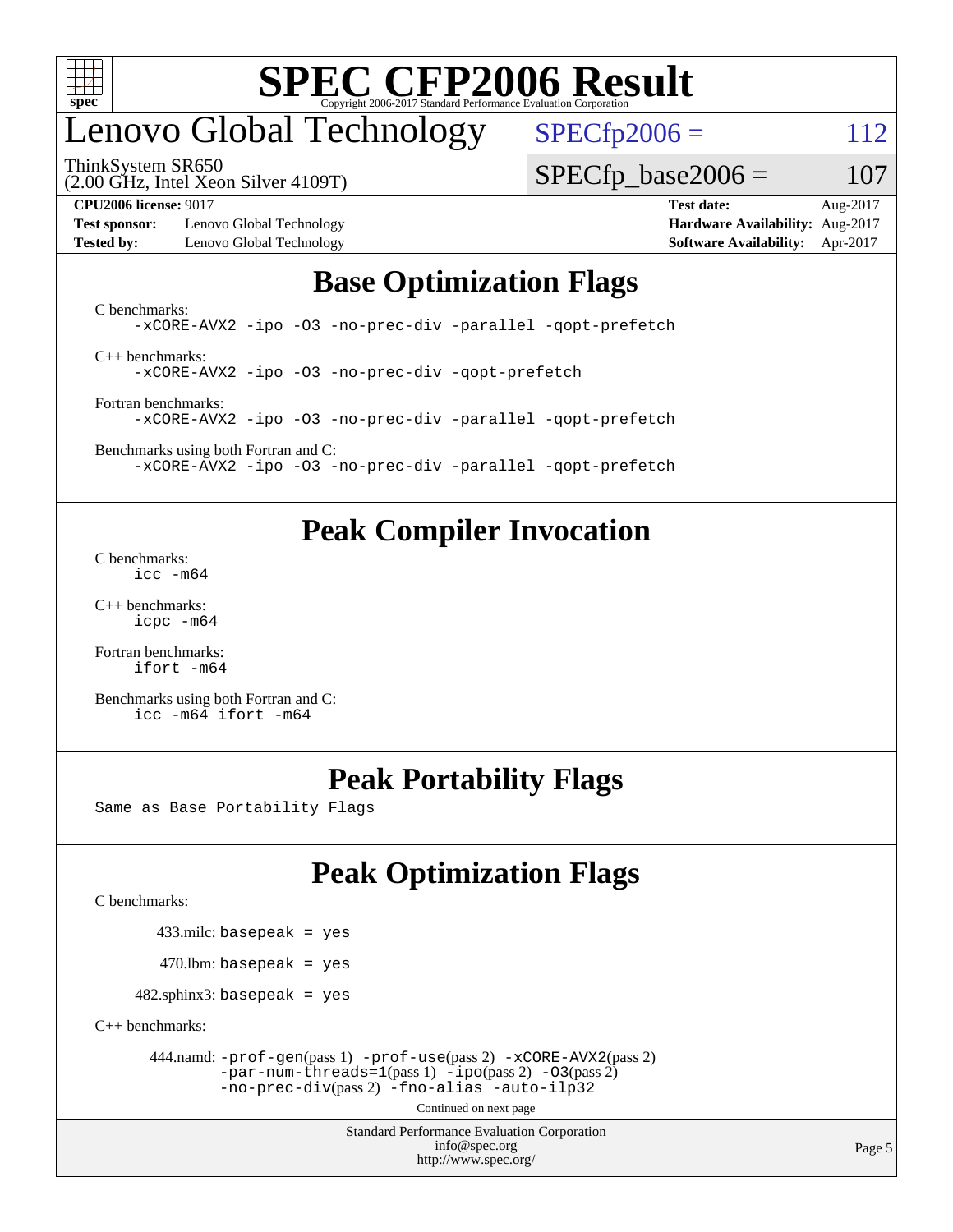

#### enovo Global Technology

ThinkSystem SR650

 $SPECTp2006 = 112$ 

(2.00 GHz, Intel Xeon Silver 4109T)

 $SPECTp\_base2006 = 107$ 

**[Test sponsor:](http://www.spec.org/auto/cpu2006/Docs/result-fields.html#Testsponsor)** Lenovo Global Technology **[Hardware Availability:](http://www.spec.org/auto/cpu2006/Docs/result-fields.html#HardwareAvailability)** Aug-2017 **[Tested by:](http://www.spec.org/auto/cpu2006/Docs/result-fields.html#Testedby)** Lenovo Global Technology **[Software Availability:](http://www.spec.org/auto/cpu2006/Docs/result-fields.html#SoftwareAvailability)** Apr-2017

**[CPU2006 license:](http://www.spec.org/auto/cpu2006/Docs/result-fields.html#CPU2006license)** 9017 **[Test date:](http://www.spec.org/auto/cpu2006/Docs/result-fields.html#Testdate)** Aug-2017

#### **[Peak Optimization Flags \(Continued\)](http://www.spec.org/auto/cpu2006/Docs/result-fields.html#PeakOptimizationFlags)**

```
 447.dealII: basepeak = yes
         450.soplex: basepeak = yes
         453.povray: -prof-gen(pass 1) -prof-use(pass 2) -xCORE-AVX2(pass 2)
                   -par-num-threads=1-ipo-O3(pass 2)-no-prec-div(pass 2) -unroll4 -ansi-alias
   Fortran benchmarks: 
        410.bwaves: basepeak = yes 416.gamess: -prof-gen(pass 1) -prof-use(pass 2) -xCORE-AVX2(pass 2)
                   -par-num-threads=1(pass 1) -ipo(pass 2) -O3(pass 2)
                  -no-prec-div(pass 2) -unroll2 -inline-level=0 -scalar-rep-
         434.zeusmp: basepeak = yes
         437.leslie3d: basepeak = yes
     459.GemsFDTD: -prof-gen(pass 1) -prof-use(pass 2) -xCORE-AVX2(pass 2)
                   -par-num-threads=1(pass 1) -ipo(pass 2) -O3(pass 2)
                   -no-prec-div(pass 2) -unroll2 -inline-level=0
                   -qopt-prefetch -parallel
           465.tonto: -prof-gen(pass 1) -prof-use(pass 2) -xCORE-AVX2(pass 2)
                   -par-num-threads=1(pass 1) -ipo(pass 2) -O3(pass 2)
                   -no-prec-div(pass 2) -inline-calloc -qopt-malloc-options=3
                   -auto -unroll4
   Benchmarks using both Fortran and C: 
        435.gromacs: basepeak = yes
    436.cactusADM: basepeak = yes
         454.calculix: -xCORE-AVX2 -ipo -O3 -no-prec-div -auto-ilp32
            481.wrf: basepeak = yes
                        The flags files that were used to format this result can be browsed at
http://www.spec.org/cpu2006/flags/Intel-ic17.0-official-linux64-revF.html
http://www.spec.org/cpu2006/flags/Lenovo-Platform-Flags-V1.2-SKL-C.20171004.html
                            You can also download the XML flags sources by saving the following links:
http://www.spec.org/cpu2006/flags/Intel-ic17.0-official-linux64-revF.xml
http://www.spec.org/cpu2006/flags/Lenovo-Platform-Flags-V1.2-SKL-C.20171004.xml
```

| <b>Standard Performance Evaluation Corporation</b> |
|----------------------------------------------------|
| info@spec.org                                      |
| http://www.spec.org/                               |